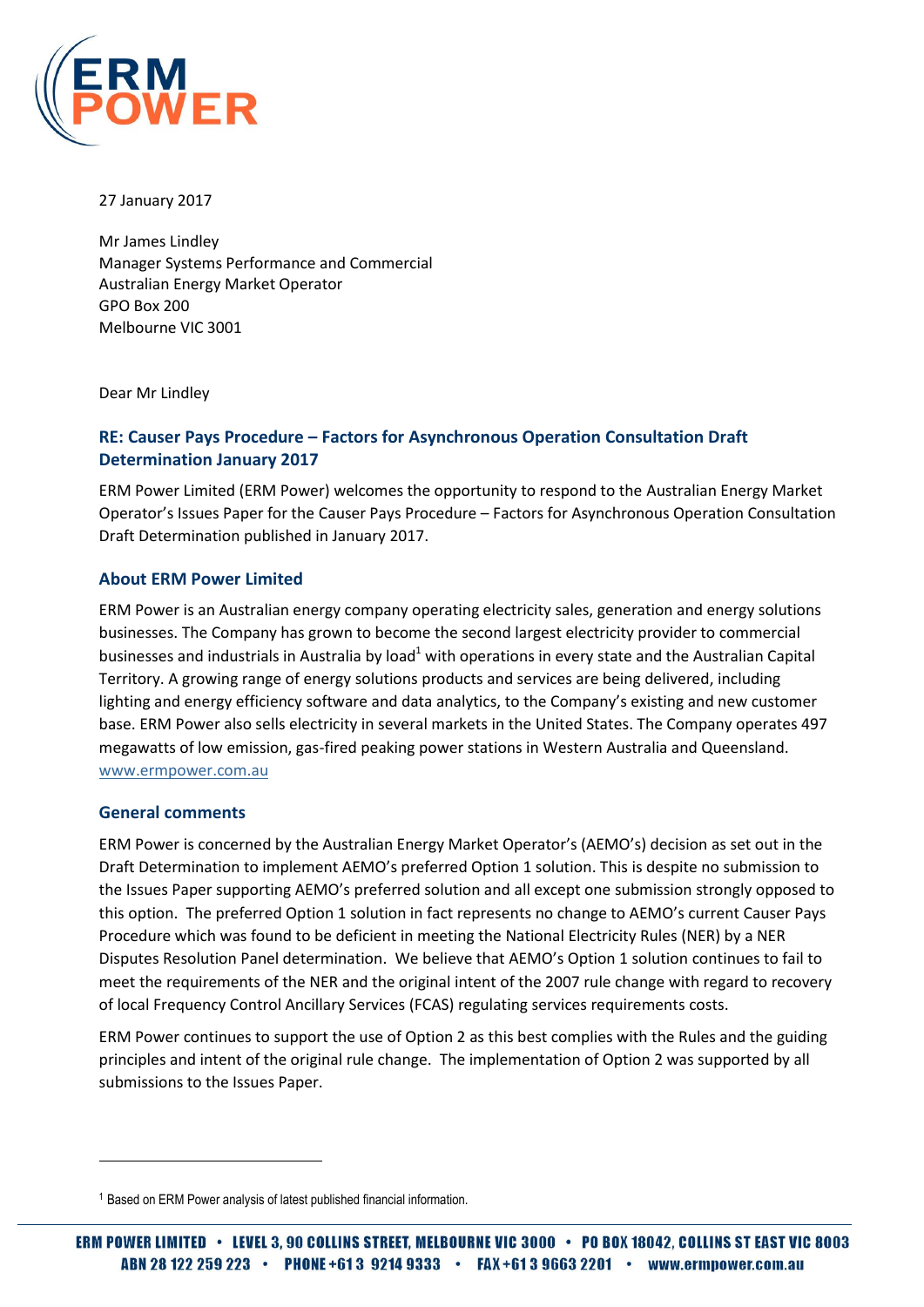

## **Potential for Risk Mitigation to Impact on System Security**

AEMO has raised the spectre that efficient risk management strategies by participants in response to high local FCAS regulation service requirements prices could impact negatively on system security, in the event a partcipant was to choose to reduce or remove generation from service if Market participants preferred option – Option 2 was implemented. ERM Power contends that this supposed risk to system security is no different to that which currently exists with regard to high local FCAS contingency raise services prices where historically generators have reduced or removed generation in response to high local FCAS contingency raise services prices.

ERM believes the main reason this has not occurred recently in the South Australian context is that a Jurisdictional Directive prevents AEMO from implementing local FCAS contingency raise requirements preferring instead to rely solely on under frequency load shedding of consumer demand to mitigate the impact on secure system operation of credible contingency events. We note however that for similar system conditions, local FCAS contingency raise requirements continue to be activated by AEMO in other regions of the NEM.

Similarly, system security or reliability concerns which occur when a remote generator withdraws availability in response to being constrained on at a Regional Refererence Price less than its cost of production are routinely managed by AEMO to prevent any insecure system operation.

In all the cases above, any system security or reliability concerns can be and have been efficiently managed on a routine basis by AEMO by the issue of a Clause 4.8.9 Direction or Instruction under which the generator continues to generate on the basis that all its costs will be covered.

ERM Power continues to support the principle that to meet the original principles and intent of the 2007 rule change any methodology must be based on the principle that the allocation of costs for the recovery of all local FCAS regulating services requirements are based on the calculation of causer pays factors using the current trading interval values that apply at the time that the local FCAS regulating services requirements are invoked by the Market Operator. It is only through the use of the current trading interval values that particpants may implement efficient risk mitigation solutions.

The proposed Option 1 methodology, which continues to use distant historical data, fails to allow basic risk mitigation solutions by participants and prevents economically efficient cost recovery based on a participant's conduct at the time local FCAS regulating requirements are invoked by the Market Operator.

## **Calculation of Causer Pays Factors for Local or Asynchronous Operation**

AEMO appears to have misinterpreted ERM Power's submission with regard to the treatment of local requirements for asynchronous operation and local requirements for other reasons as possibly supportive of AEMO's preferred approach. To clarify ERM Power's position in this regard, we believe that the use of the Option 2 calculation methodology should apply to all Dispatch Intervals when local FCAS regulation services requirements are imposed by the Market Operator for any reason. This should in no way be viewed as supportive of AEMO's preferred option.

#### **Resourcing Requirements to Implement Option 2**

AEMO argues that a major reason for not implementing Option 2 and instead preferring to maintain the Option 1 process is that Option 2 would be more resource intensive than simply continuing to use Option 1 as AEMO's processes would need to allow for a dual process instead of a singular process under some Market outcomes.